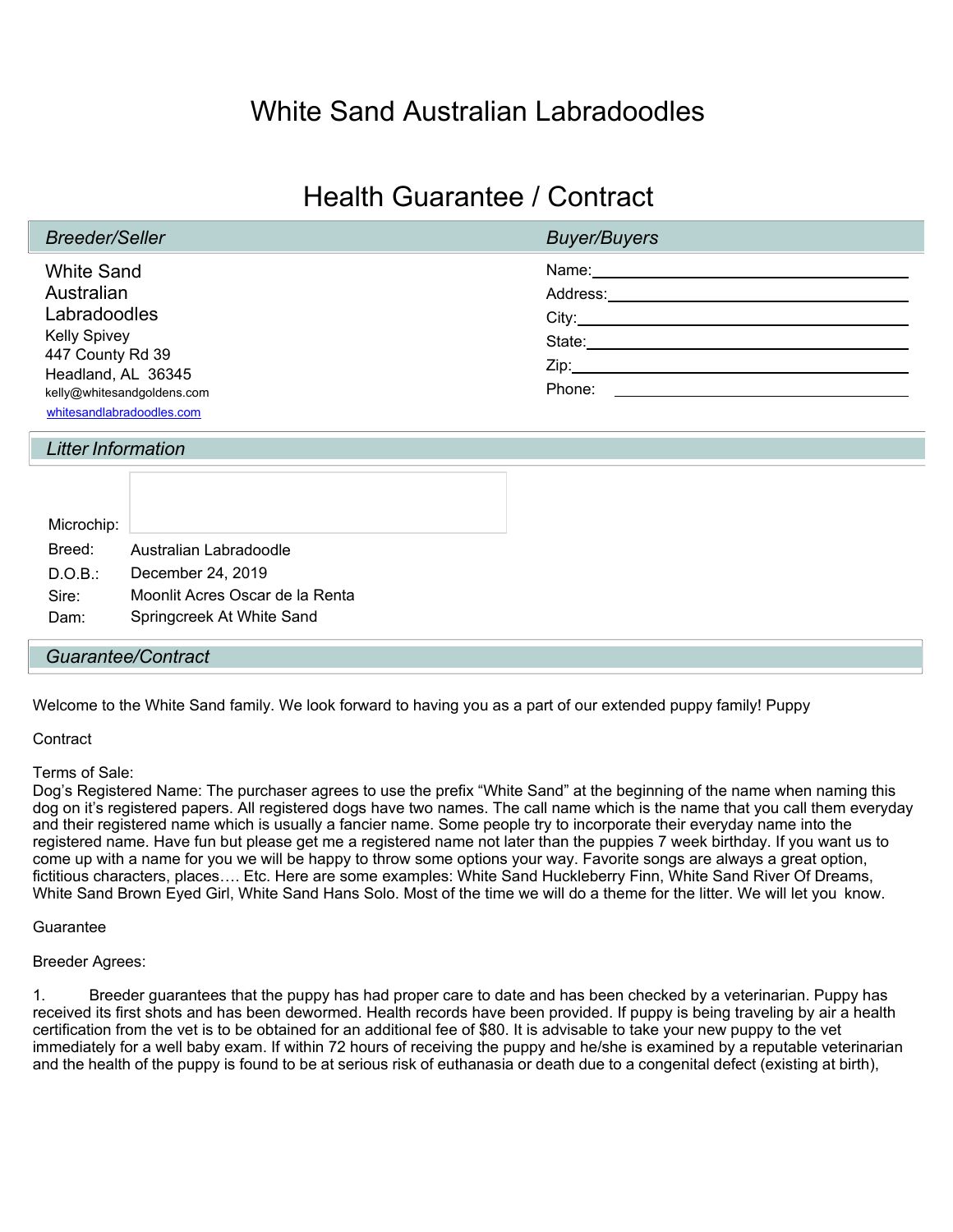owner shall notify breeder and provide a written statement from a licensed vet describing puppies condition and shall return the puppy and papers to the breeder within three days of the examination. Breeder will replace puppy with next available puppy from another litter of similar quality or refund the full price of the puppy. Providing puppy is in the same condition mentally and physically as when it was originally purchased. This does not include worms, fleas, mites, coccidiosis, giardia, or any other parasites, as they are common in dogs and puppies. Breeder assumes no responsibility for veterinarian, shipping or training fees.

2. Breeder is not responsible if puppy contracts a communicable disease after leaving breeders possession.<br>3. Breeder quarantees puppy against any congenital defect causing death of or making necessary euthanas

Breeder guarantees puppy against any congenital defect causing death of or making necessary euthanasia until two years of age. If a debilitating congenital defect arises and medical expenses are incurred breeder will cover medical expenses up to half the adoption fee that was paid for the puppy.

4. Breeder offers two-year hip and elbow guarantee on any puppy found to have moderate or severely affected hip or elbow dysplasia that is debilitating. The following applies: The puppy must have a new x-ray by your veterinarian to confirm the diagnosis and it must be documented by an official OFA preliminary consultation. Additionally, the buyer must adhere to proper protocol in puppy raising in regards to proper nutrition and proper amount of exercise andplaytime.

5. If buyer does not provide proper nutrition and over exercises their pup before the age of 2 hip and elbow warranties will be voided. As a breeder we've done everything we can do to ensure we are producing sound puppies with parents who have good genetics. As owners it's your job to provide the best atmosphere to allow the hips to formproperly.

6. Breeder offers two-year heart guarantee on any puppy found to have a severe heart murmur (grade 5/6 or 6/6). The following applies: The puppy must have a canine cardiologist perform an echogram to confirm thediagnosis.

7. Upon receipt of a letter to breeder from a reputable canine cardiologist stating that in his/her opinion this condition is congenital, puppy will be replaced by puppy of equal value at breeder's earliest possibility. We reserve the right to have a second opinion from our canine cardiologist. We also reserve the right to acquire DNA to determine the dog or puppy as one of our lineages.

8. Breeder does not guarantee color, size, championship, fertility or temperament of any puppy.

To Be Covered By This Guarantee, The Following Conditions Need To Apply:

Puppy must be owned by original owner named in the agreement. In the case of sudden demise of puppy, breeder must receive a written notice of puppies death from owner's vet, along with a necropsy report indicating cause of death. We hope that you will enjoy your puppy for the years to come. We have taken steps to ensure that your new puppy is healthy by feeding a premium puppy food.

Limitations of Guarantee:

This guarantee is non-transferable. The puppy must be in good physical condition. No replacement will be given if dog has been bred. A licensed veterinarian must do all laboratory verifications. The buyer/owner is responsible for all transportation costs to and from the breeder. The breeder is not responsible for any and all veterinarian expense accumulated on returned or replaced dog/puppy. In the case of a debilitating congenital defect the remedy to the buyer is a replacement puppy or up to  $\frac{1}{2}$  the adoption fee paid for said puppy in the event that medical expenses equal to are incurred for diagnostic and or treating of debilitating congenital defect.

The following 1-7 will void all guarantees:

1. Allowing your dog to become obese or underfed at any time.

- a. Underfed: Ribs are highly visible. Ideal body condition: Can feel and see outline of ribs. Dog has waist when viewed from above. Belly is tucked when viewed from the side.
- b. Overfed: Dog has no waist when viewed from above. Belly is rounded when viewed from the side.
- 2. Evidence of neglect or abuse
- 3. Previous related trauma (Broken bones, related injuries, etc.)
- 4. Dog has been bred
- 5. Feeding a high quality dog food is required.

### Your puppy is currently eating Victor Dog Food

Not all dogs can tolerate the same food. If it turns out that your puppy can not tolerate Victor Dog Food then please call me and we can help you with the recommendation process. Not all foods are created equal and we've done a ton of research and have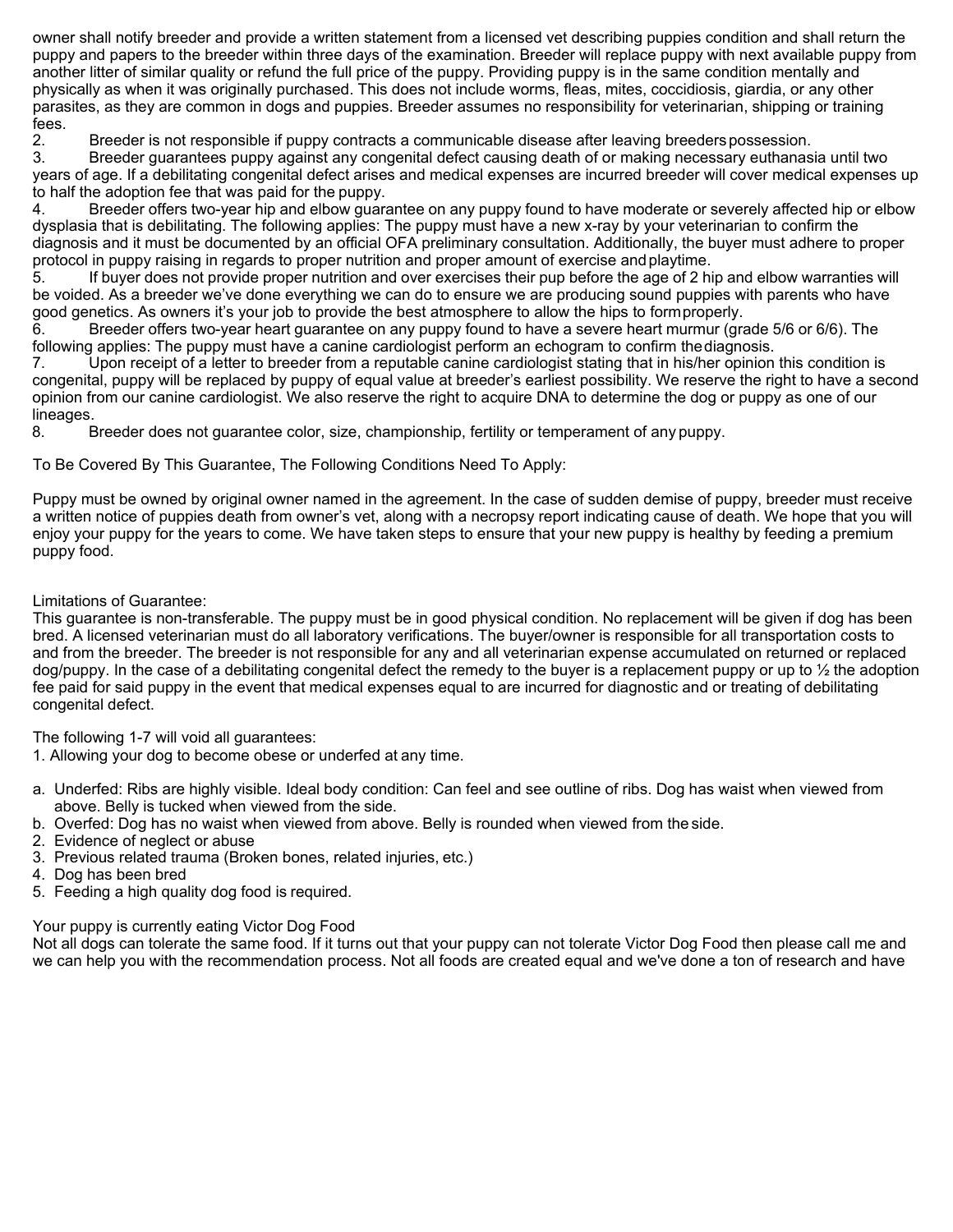some good backup foods if needed.

6. Evidence of strenuous exercise – for example: No treadmill, no jogging, no extensive standing on back of legs or excessive tennis ball chasing and retrieving should be done especially on slippery floors. Puppies should not be allowed to climb up or down stairs for the first 6 months of their lives, as this can cause hip damage.

7. We are not responsible for accidents, negligence, abuse or poisonings

Buyer Agrees:

1. To have puppy examined within 72 hours of purchase by a licensed veterinarian to validate this guarantee. If the puppy is returned due to illness, a verified letter from a veterinarian is required.

2. The puppy is not being purchased for resale and will never be sold to a pet shop, puppy mill or agent of same.

3. To provide all annual vet exams, to continue all required vaccine shots and proper vet care. It is important the puppy has all puppy shots, and their yearly boosters or to be titer tested to ensure immune protection. Failure to comply with and provide documentation of these requirements voids all guarantees.

4. Your puppy has received his/hers first vaccination already. Please see your puppies vet records that will be supplied to you at the time of puppy pick up. Your puppy will need a second DAP shot 4 weeks from the date the first vaccination was administered by our vet. 4 weeks after the 2nd DAP your puppy will need a third DAPvaccination.

Follow your vets recommendation on Lepto and Bordetello vaccines for your area. Most often recommended by vets as well. If you choose to do them please have your vet administer them separately and at least 2 weeks from any other shot. It is NOT recommended that you administer more than one shot at a time with two weeks in-between each shot. When you administer more than one shot at a time or closer than two weeks together your puppies immune system can be compromised. Never give rabies together with another shot. Each shot should be given independently of each other. If you allow your puppy to receive multiple vaccinations at one time you will void your warranty for your puppy. Doing more than one vaccine at a time can cause neurological damage and or death. We will administer the first DAP shot right at 8 weeks of age. The second DAP shot should be given at week 12 and the 3rd at week 16.

Be sure to weigh your puppy at 16 weeks of age. The rule of thumb is to double their weight at 16 weeks and that should be their expected adult weight.

5. Puppy is sold as: "Pet Puppy" with limited Registration – all puppies sold are sold on a spay/neuter "pet" contract . Your puppy must be spayed/neutered on or before your puppies 6 month birthday. Once you've had your puppy de-sexed please have your vet complete a de-sexing certificate. Please be sure to have your vet include the following information on your desexing certificate & please have him sign it:

- **Breed**
- Color
- Age
- Microchip number of your puppy

Form to be returned to the breeder not later than your puppies 6 month birthday. Please have your vet email a de-sexing certificate to [kelly@whitesandgoldens.com](mailto:%20kelly@whitesandgoldens.com)

Failure to comply with the de-sexing requirement will constitute a penalty equal to the full cost of a breeding dog. An additional \$10,000 will be due immediately. Any legal fees associated with ensuring that your pet is de-sexed will be incurred by the buyer. The additional fee does not give you breeding rights... this is simply a fee for breach of contract.

When breeders purchase breeding dogs and or use stud services from other breeders we are required to sign contracts that all puppies whelped from said litters will be sold already de-sexed at 7 weeks of age or will be sold on a spay/neuter contract with a monetary fine for default.

6. Male or female puppy buyers with limited registration do not have the rights to breed your dog. No litters can be produced by your dog. Buyer is to forward a copy of the de-sexing certificate at the time of spaying/neutering. Breach of this portion of the contract will constitute a fine of \$3,000 per puppy born, or \$25,000 per litter which ever is greater, payable to White Sand. All proceeds will be donated to a dog therapy non profit organization in the form of therapy dogs.

7. Buyer agrees to provide adequate housing away from the elements. Buyer will have a fence yard Your dog will NEVER be left on a chain. The buyer will groom, train and care for this dog in the manner consistent with high quality animal husbandry. I would like to elaborate on the training portion of this. You are making not only a financial investment but an emotional investment in your puppy. The more training you do with your puppy the better dog you will have in theend.

8. The value of the pet for the purpose of this guarantee is solely the original purchase price of the pet, and does not include any additional prices declared by the buyer, such as value of show dog, shipping or training fees